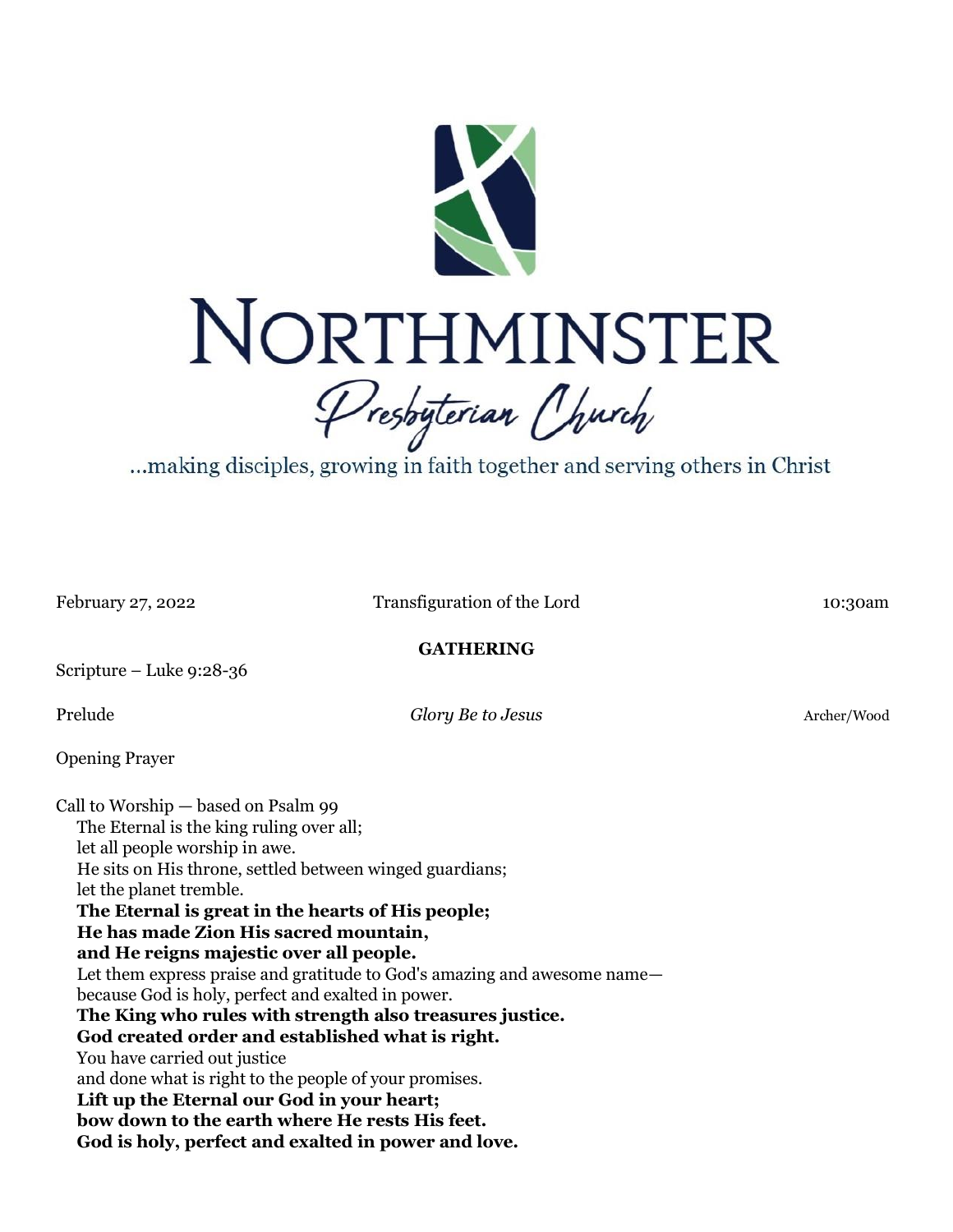

#### **CONFESSING**

Call to Confession

Prayers of Confession

**Holy Spirit, truth divine, forgive us our falsehoods. Holy Spirit, love divine, forgive our selfish moments. Holy Spirit, power divine, forgive what we have done, or failed to do. Holy Spirit, law divine, forgive us our trespasses. Holy Spirit, peace divine, set us free from our worries. Holy Spirit, joy divine, honor our sorrows but implant in us your deep gladness.**

**Hear our prayers…**

Assurance of Forgiveness



Affirmation of Faith — from the Presbyterian Brief Statement of Faith

In life and in death we belong to God. Through the grace of our Lord Jesus Christ, the love of God, and the communion of the Holy Spirit, we trust in the one triune God, the Holy One of Israel, whom alone we worship and serve.

**We trust in Jesus Christ, fully human, fully God. Jesus proclaimed the reign of God: preaching good news to the poor and release to the captives, teaching by word and deed and blessing the children, healing the sick and binding up the brokenhearted, eating with outcasts, forgiving sinners, and calling all to repent and believe the gospel. Unjustly condemned for blasphemy and sedition, Jesus was crucified, suffering the depths of human pain and giving his life for the sins of the world. God raised this Jesus from the dead, vindicating his sinless life, breaking the power of sin and evil, delivering us from death to life eternal.**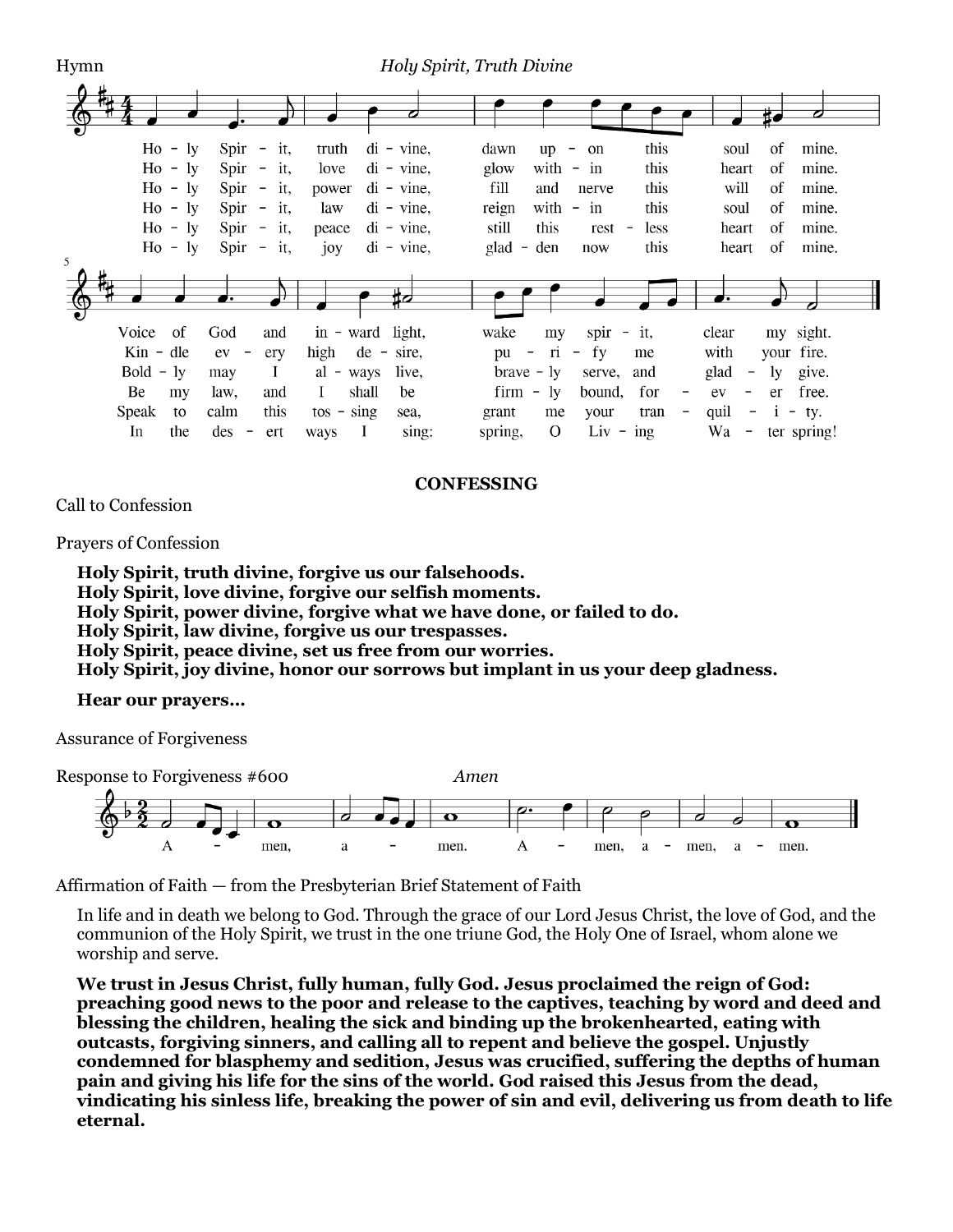With believers in every time and place, we rejoice that nothing in life or in death can separate us from the love of God in Christ Jesus our Lord.

\*Passing the Peace

Announcements and Invitations

Gathering our Offerings

Offertory Music *What a Friend We Have in Jesus* arr. Dale Wood Rebecca Layfield, soprano

# **LISTENING**

Prayers of Thanksgiving and for Illumination

Lord's Prayer

Scripture – 2 Corinthians 3:12-4:2

\*Hymn #228 *Spirit of the Living God* Spirit of the living God, fall afresh on me. Spirit of the living God, fall afresh on me. Melt me; mold me; fill me; use me. Spirit if the living God, fall afresh on me. *[repeat]*

Scripture – Luke 9:28-43

Sermon in Words **"All were astounded at the greatness of God."**

\*Hymn #718 *Take Up Your Cross, the Savior Said* Take up your cross, the Savior said, if you would my disciple be; take up your cross with willing heart, and humbly follow after me.

Take up your cross, let not its weight fill your weak spirit with alarm; Christ's strength shall bear your spirit up and brace your heart and nerve your arm.

Take up your cross; heed not the shame, and let your foolish pride be still; the Lord for you accepted death upon a cross, on Calvary's hill.

Take up your cross, then, in Christ's strength, and calmly every danger brave: it guides you to abundant life and leads to victory o'er the grave.

# **DEPARTING**

\*Benediction

May the peace of the Lord Christ go with you, wherever he may send you. May he guide you through the wilderness, protect you through the storm. May he bring you home rejoicing at the wonders he has shown you.

May he bring you home rejoicing, once again into our doors.

Postlude

\*Sung Response Northumbria Community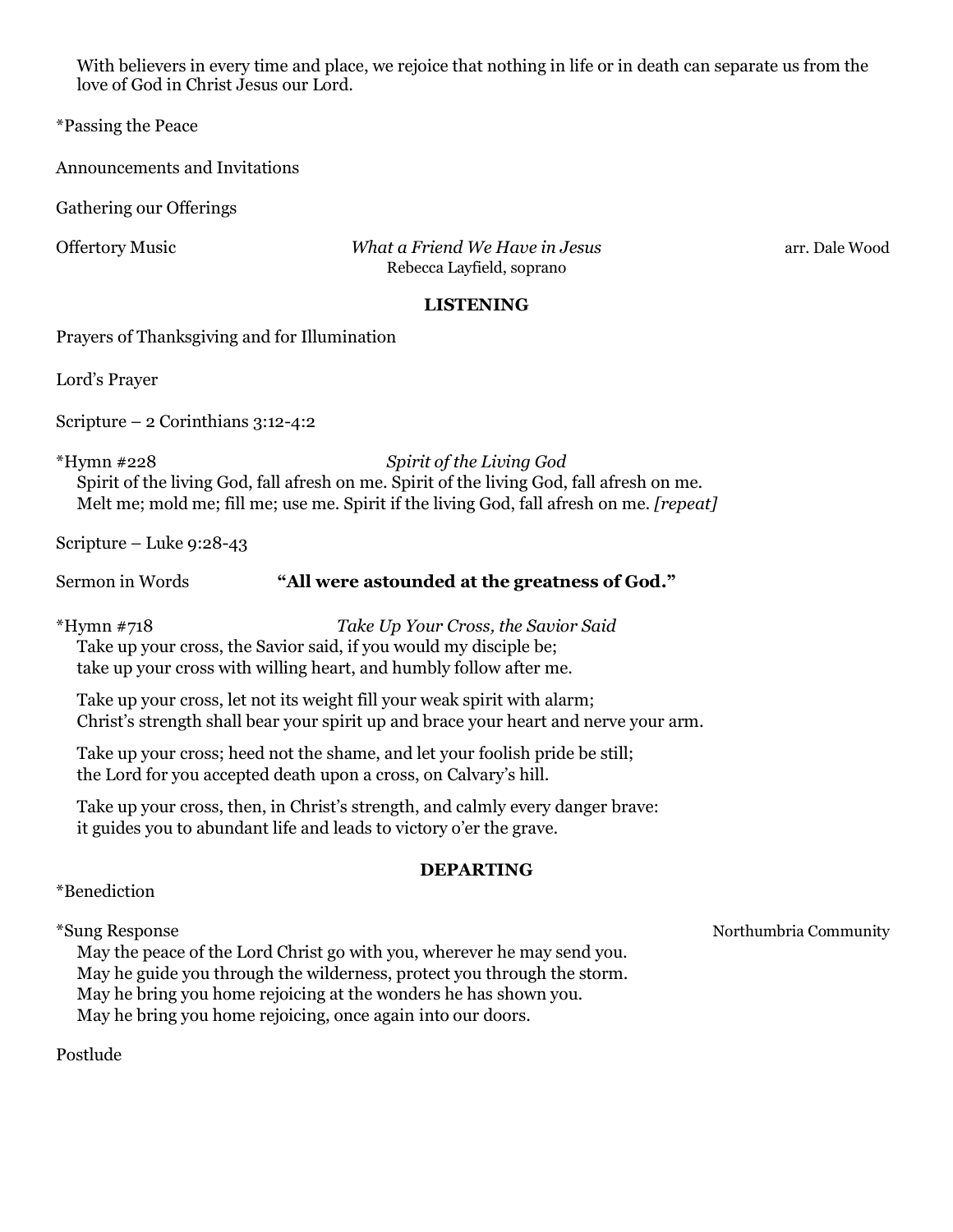## **Information & Announcements**

#### **Welcome to our guests!**

Whether you are sharing in the worship of God with us for the first time, visiting with family or friends, or returning for a visit to your home church, we welcome you today in the name of Jesus. Please share some contact information with us so we can follow up with you and make aplace for you in our weekly fellowship. You may email our church office at admin@northminstermacon.org.

### **PRAYER CONCERNS**

If you have a need or a request for prayer, please contact the church office. Current Member Concerns: Ann R. Smith; Ann Hall; Jane Ebey; Jon Geerlings; Kathy Wheeler; Betty Barlow; Donna Shuford; Frank Clark; Janet Kelly; Lynn Southerland; Current Friends and Family Concerns: Margaret Yawn; Donna Carole Kitchens; Nelda Crow; Joel Jones; Hazel Crow Military Personnel Prayer List: Austin Riley; Joshua Sulkers; Isaac Falkenstine (Bonnie Diboll's grandson)

#### **Loads of Love – THANK YOU!**

The Northminster Neighborhood Committee is overwhelmed with gratitude. The need for \$2000 to cover a new washer and dryer for Rosa Taylor elementary school has already been surpassed! Thank you so much for filling this need. All funds beyond what was needed to purchase the washer and dryer will remain in the Rosa Taylor supply closet fund, being used to help make sure the closet stays stocked with essentials for students in need.

#### **Chili Cook-off & Bake Sale**

Join us for the annual Chili Cookoff and Bake Sale today after worship! This church-wide event will help raise money for the youth to attend Montreat.

#### **NORTHMINSTER PRESBYTERIAN CHURCH**

Our calling at Northminster is to make disciples, to grow in faith together, and to serve others in Christ.

CONGREGATION: Ministers of the Good News; SESSION of Ruling Elders: Kari Alderman; Barbara Fatkin; Roland Hill; Jan Hirsh; Melissa McDougald; Jinny McDuffie; Ray Mosely; Michael Napier; Minor Vernon; Genny Whitaker RALPH HAWKINS, Pastor and Teaching Elder PAUL EVANS, Parish Associate SANDRA SMITH, Music Director KAREN JONES, Clerk of Session JENNIFER WHITEHEAD, Ministry Assistant

**Office hours this week:** Monday - Thursday 8:30-1:00 All rights reserved, License #1244003 [WWW.NORTHMINSTERMACON.ORG](http://www.northminstermacon.org/) 478-477-6646 565WIMBISH RD. MACON, GA 31210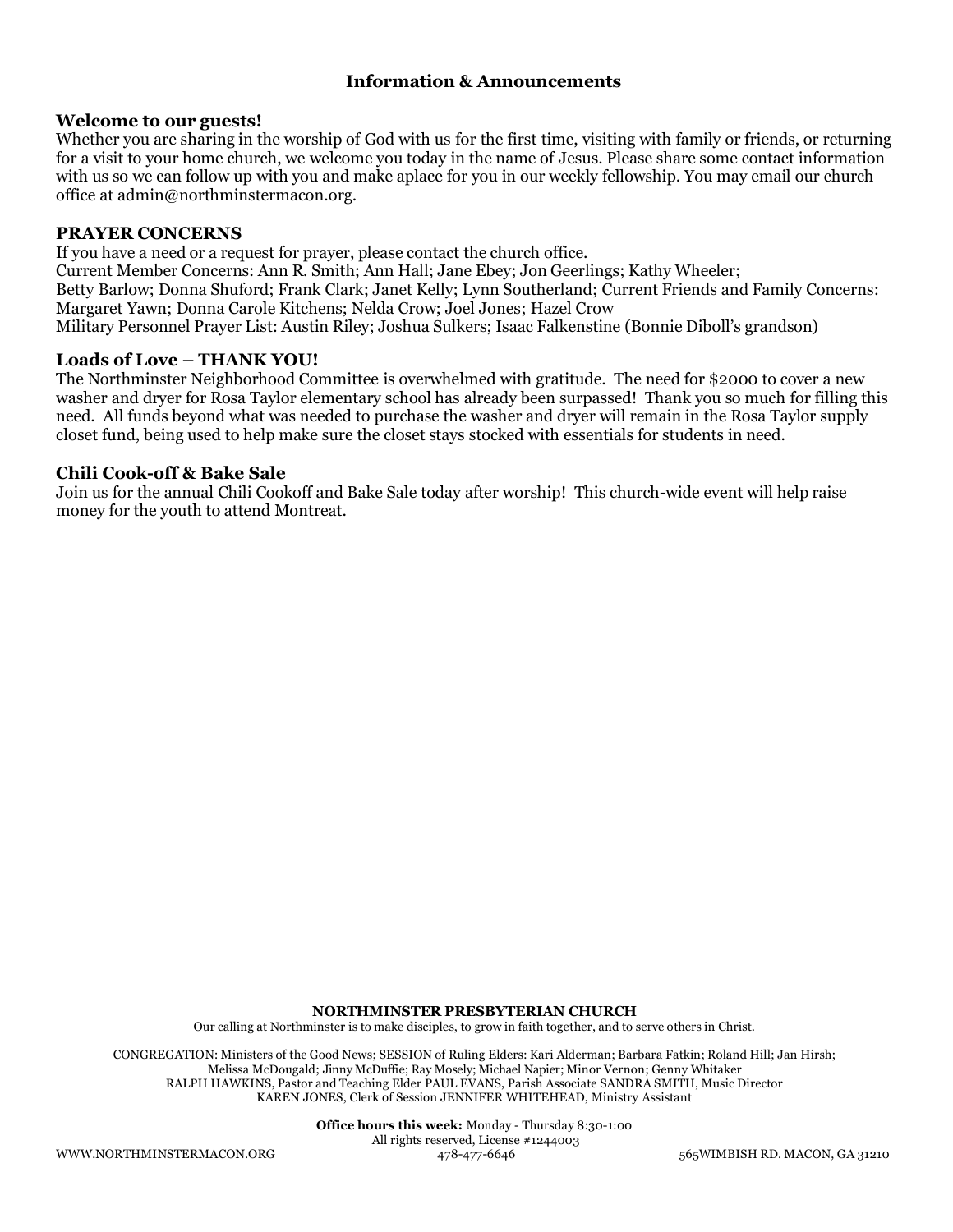"His face shone like the sun," Matthew says, "and his garments became white as light." Moses and Elijah were talking to him. There was a bright cloud overshadowing him and out of it a voice saying, "This is my beloved son, with whom I am well pleased; listen to him." The three disciples who witnessed the scene "fell on their faces, and were filled with awe" (Matthew 17:1-6).

It is as strange a scene as there is in the Gospels. Even without the voice from the cloud to explain it, they had no doubt what they were witnessing. It was Jesus of Nazareth all right, the man they'd tramped many a dusty mile with. whose mother and brothers they knew, the one they'd seen as hungry, tired, footsore as the rest of them. But it was also the Messiah, the Christ, in his glory. It was the holiness of the man shining through his humanness, his face so afire with it they were almost blinded.

Even with us something like that happens once in a while. The face of a man walking his child in the park, of a woman picking peas in the garden, of sometimes even the unlikeliest person listening to a concert, say, or standing barefoot in the sand watching the waves roll in, or just having a beer at a Saturday baseball game in July. Every once and so often, something so touching, so incandescent, so alive transfigures the human face that it's almost beyond bearing.

Frederick Buechner, *Whistling in the Dark: A Doubter's Dictionary* 

O Christ,

tirelessly you seek out those who are looking for you and who think that you are far away; teach us, at every moment, to place our spirits in your hands. While we are still looking for you, already you have found us. However poor our prayer, you hear us far more than we can imagine or believe.

Brother Roger of Taizé, France

# **Monday Morning**

About eight days after these sayings, Jesus took Peter, James and John and went off to the hill-side to pray. And then, while he was praying, the whole appearance of his face changed and his clothes became white and dazzling. And two men were talking with Jesus. They were Moses and Elijah–revealed in heavenly splendour, and their talk was about the way he must take and the end he must fulfil in Jerusalem. But Peter and his companions had been overcome by sleep and it was as they struggled into wakefulness that they saw the glory of Jesus and the two men standing with him. Just as they were parting from him, Peter said to Jesus, "Master, it is wonderful for us to be here! Let us put up three shelters—one for you, one for Moses and one for Elijah." But he did not know what he was saying. While he was still talking, a cloud overshadowed them and awe swept over them as it enveloped them. A voice came out of the cloud, saying "This is my Son, my chosen! Listen to him!" And while the voice was speaking, they found there was no one there at all but Jesus. The disciples were reduced to silence, and in those days never breathed a word to anyone to what they had seen.

Then on the following day, as they came down the hill-side, a great crowd met him. Suddenly a man from the crowd shouted out, "Master, please come and look at my son! He's my only child, and without any warning some spirit gets hold of him and he calls out suddenly. Then it convulses him until he foams at the mouth, and only after a fearful struggle does it go away and leave him bruised all over. I begged your disciples to get rid of it, but they couldn't."

"You really are an unbelieving and difficult people," replied Jesus. "How long must I be with you, how long must I put up with you? Bring him here to me." But even while the boy was on his way, the spirit hurled him to the ground in a dreadful convulsion. Then Jesus reprimanded the evil spirit, healed the lad and handed him back to his father. And everybody present was amazed at this demonstration of the power of God.

And while everybody was full of wonder at all the things they saw him do, Jesus was saying to the disciples, "Store up in your minds what I tell you nowadays, for the Son of Man is going to be handed over to the power of men."